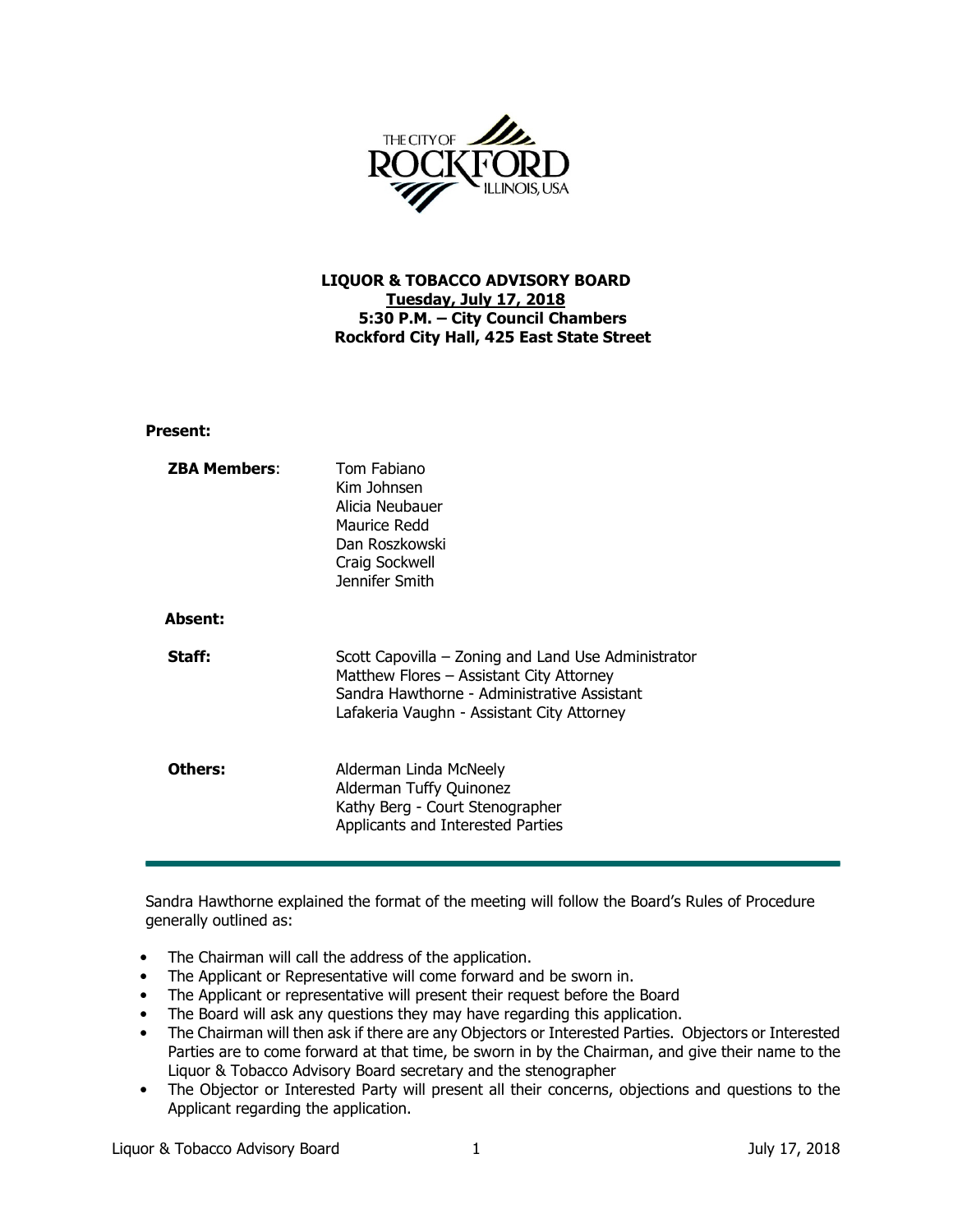- The Board will ask any questions they may have of the Objector or Interested Party.
- The Applicant will have an opportunity to rebut the concerns/questions of the Objector or Interested Party
- No further discussion from the Objector or Interested Party will occur after the rebuttal of the Applicant.
- The Board will then discuss the application and a vote will be taken.

It was further explained to the public in attendance, applicants, objectors and interested parties that this meeting is not a final vote on any item. The date of the Codes & Regulations meeting was given as Monday, July 23, 2018, at 5:30 PM in City Council Chambers in this building as the second vote on these items. The public in attendance, applicants, objectors and interested parties were instructed that they could contact the Zoning Office for any further information and the phone number was listed on the top of the agenda, which was made available to all those in attendance. This information was also presented in written form attached to the agendas and included with letters to Adjacent Property owners.

The meeting was called to order at 8:40 PM. A MOTION was made by Kim Johnsen to APPROVE the minutes from the June 2018 meeting with an Amendment to Page 6, Item 018-24. The Motion was **SECONDED** by Craig Sockwell and **CARRIED** by a vote of 6-0 with Tom Fabiano abstaining.

| 018-LTAB-015 | $2635$ $11th$ Street                                             |
|--------------|------------------------------------------------------------------|
| Applicant    | Dimpalben G. Patel / NND Mart, Inc. dba NND Mart                 |
| Ward 06      | <b>Sale of packaged liquor</b> in conjunction with a tobacco and |
|              | convenience store in a C-3, General Commercial Zoning District   |
|              | Laid Over from April, May & June Meetings                        |

This item was Withdrawn by the Applicant prior to the meeting. No further action will be taken on this application.

| 018-LTAB-021 | <b>1422 North Main Street</b>                                             |
|--------------|---------------------------------------------------------------------------|
| Applicant    | Rachael Shuff / MMLN Eats & Drinks Inc. dba Bedda's Bites & B.A.R. (Bar   |
| Ward 03      | Alla Rotando)                                                             |
|              | <b>Sale of liquor by the drink</b> in conjunction with a restaurant,      |
|              | bar/tavern, gaming facility, roof deck and outdoor seating area in a C-2, |
|              | Limited Commercial Zoning District                                        |
|              | <b>Laid Over from June Meeting</b>                                        |
|              |                                                                           |

This item will be Laid Over to the August  $21<sup>st</sup>$  meeting.

A MOTION was made by Kim Johnsen to LAY OVER the Sale of liquor by the drink in conjunction with a restaurant, bar/tavern, gaming facility, roof deck and outdoor seating area in the name of Rachael Shuff / MMLN Eats & Drinks Inc. dba Bedda's Bites & B.A.R. (Bar Alla Rotando) in a C-2, Limited Commercial Zoning District at 1422 North Main Street. The Motion was **SECONDED** by Tom Fabiano and CARRIED by a vote of 7-0.

| 018-LTAB-028 | 2420 & 2424 South Alpine Road                                              |
|--------------|----------------------------------------------------------------------------|
| Applicant    | John Hassett / Pinewoods Restaurant Group, LLC dba Molly's Deli            |
| Ward 14      | <b>Sale of beer and wine by the drink</b> in conjunction with a restaurant |
|              | and video gaming facility in a C-3, General Commercial Zoning District     |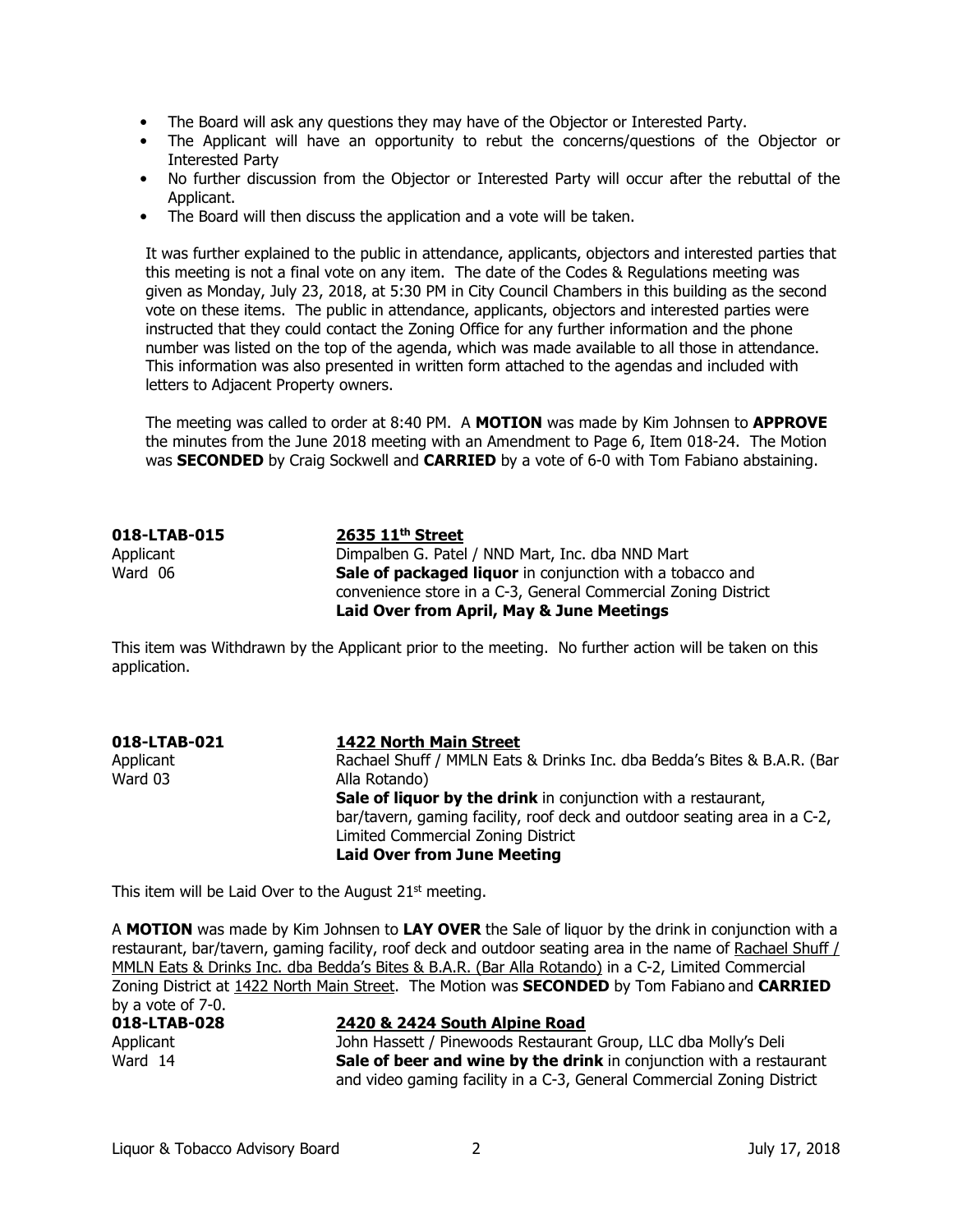The subject property is a tenant space located within the northern most building of the Alpine Village Shopping Center on the northeast corner of South Alpine Road and Harrison Avenue.

Attorney Robert Calgaro, representing the Applicant, and John Hassett, Managing Partner of The Purchasing Group, were present. This application is due to a change in ownership. The Applicant indicated that with the exception of number (4) Staff Conditions are acceptable. Regarding condition (4), they would like to revise the hours of operation to 2:00 AM. This was acceptable to both Legal Department and Staff.

Staff Recommendation is for Approval with (14) conditions. No Objectors or Interested Parties were present.

A MOTION was made by Kim Johnsen to APPROVE the sale of beer and wine by the drink in conjunction with a restaurant and video gaming facility in the name of John Hassett / Pinewoods Restaurant Group, LLC dba Molly's Deli in a C-3, General Commercial Zoning District at 2420 and 2424 South Alpine Road. The Motion was **SECONDED** by Jennifer Smith and **CARRIED** by a vote of 7-0.

Approval is subject to the following conditions:

- 1. Meet all applicable Building and Fire Codes.
- 2. Compliance with all City of Rockford Liquor and Tobacco Codes.
- 3. The sale of beer and wine shall be limited to the interior site plan that was submitted Exhibit F.
- 4. The hours of operation will be limited to 8:00 A.M. to 2:00 A.M. Monday through Sunday.
- 5. Window display signage is limited to 20% of window area.
- 6. The restaurant shall not have a cover charge.
- 7. The restaurant shall not have a dance floor.
- 8. The restaurant shall not have any DJs.
- 9. The restaurant shall not have any live entertainment.
- 10. The restaurant shall not operate as a nightclub.
- 11. The windows shall not be covered with bars or other devices that block the windows.
- 12. Any pending general ordinance case(s) must be resolved prior to issuance of the license.
- 13. All outstanding general ordinance fines must be paid prior to the issuance of the license.
- 14. All conditions must be met prior to establishment of use.

| 018-LTAB-029 | <b>479 North Springfield Avenue</b>                                                                                                                   |
|--------------|-------------------------------------------------------------------------------------------------------------------------------------------------------|
| Applicant    | Sohail A. Hooda / SAH Fast Food, Inc. dba Alize's Grill                                                                                               |
| Ward 13      | <b>Sale of beer and wine by the drink</b> in conjunction with a fast food<br>restaurant and video gaming facility in a C-3, General Commercial Zoning |
|              | District                                                                                                                                              |

The subject property is located on the northeast corner of North Springfield Avenue and School Street. Sohail A. Hooda and Moez A Hooda, Applicants, were present. Moez A Hooda reviewed the request for the sale of beer and wine. He stated Rockford Police Department is in their establishment every day to help monitor the ages of their customers to insure no minors are served. He further stated they have read, and agree with, all (13) Staff conditions. The Applicants stated they have students enter the store to try to purchase alcohol to test their employees and any that do not check properly for a valid I.D. are terminated. Attorney Vaughn informed the Applicants that they need to discontinue this practice and that their monitoring be done by the Police rather than their own system.

Staff Recommendation is for Approval subject to (13) conditions. No Objectors were present.